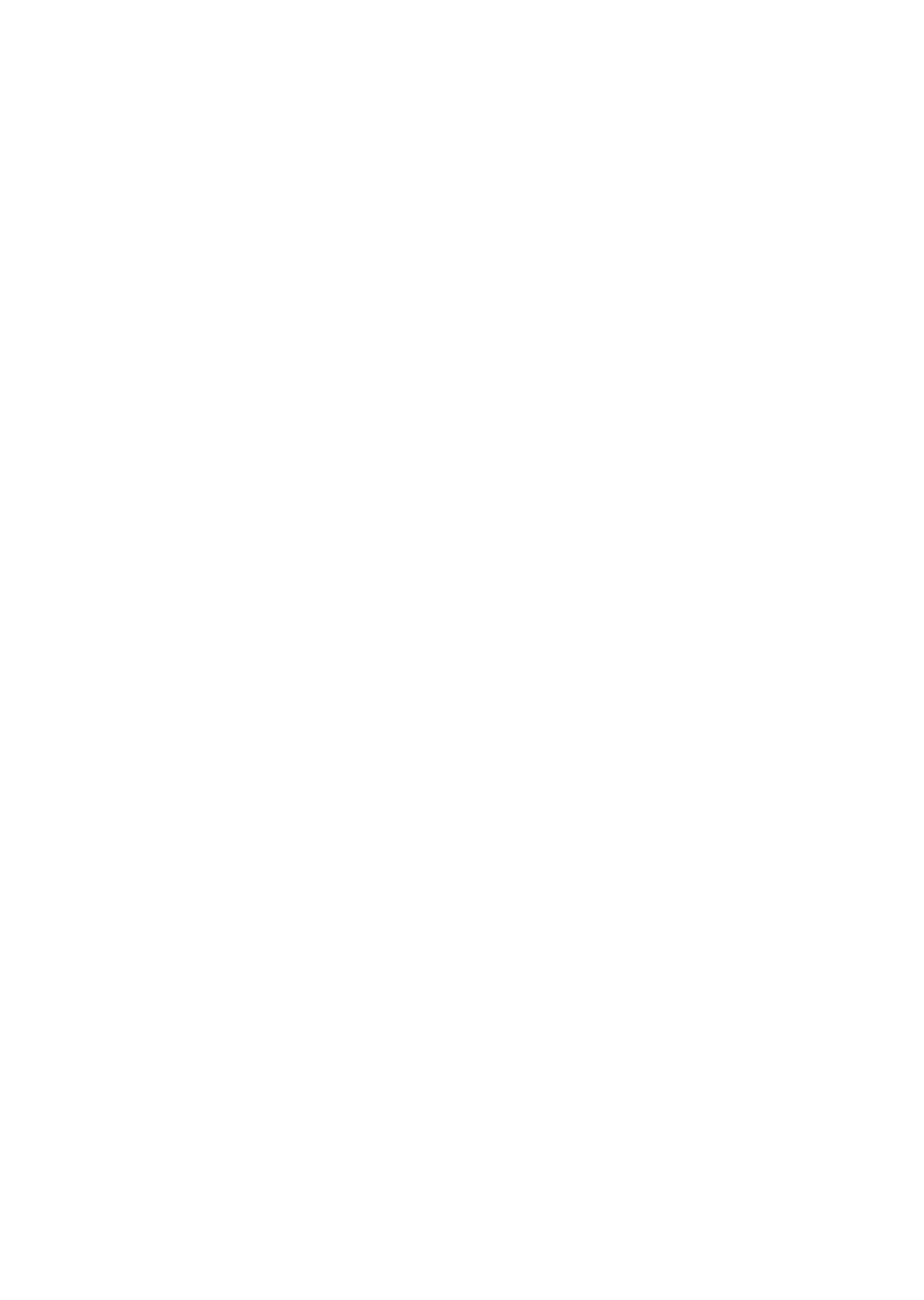# **Annual Report for the year ended March 31st 2010**

The Trustees of Mexborough & Swinton Astronomical Society are pleased to submit their report and accounts for the period 1<sup>st</sup> April 2009 to 31<sup>st</sup> March 2010.

### *Reference and Administration Details*

#### **Charity Name**

The Mexborough & Swinton Astronomical Society which is also known as MSAS.

#### **Charity Number**

Registered Charity in England & Wales, Nº.1064103

#### **Principal Address**

147 Queen Street Swinton Mexborough South Yorkshire S64 8NG

#### **Charity Trustees**

| Dr Allan Chapman              |                                  |                            | <b>Honorary President</b>                                             |  |  |
|-------------------------------|----------------------------------|----------------------------|-----------------------------------------------------------------------|--|--|
| Mr Leslie Holmes Marsden      |                                  | Chair                      |                                                                       |  |  |
| Mr Shaun O'Dell               |                                  | Secretary                  |                                                                       |  |  |
| Mr Gary James Gawthrope       |                                  | <b>Treasurer</b>           |                                                                       |  |  |
| Mr Michael John Waterfield    |                                  | Deputy Chair               |                                                                       |  |  |
| Mrs Joyce Mary Botterill      |                                  | Librarian                  |                                                                       |  |  |
| Mr Paul D'Silva               |                                  | <b>Fundraising Officer</b> |                                                                       |  |  |
| Mr Glenn Michael John Marsden |                                  | <b>IT Officer</b>          |                                                                       |  |  |
| Mr Anthony John Morris        |                                  |                            | Curator of Instruments & Observatory                                  |  |  |
| Mr Philip John Muffett        |                                  | Programme Co-ordinator     |                                                                       |  |  |
| Mr Michael Kerry Collinson    |                                  |                            |                                                                       |  |  |
| Mr Michael Colin Crowley      |                                  |                            |                                                                       |  |  |
| Mr Andrew Devey               |                                  |                            |                                                                       |  |  |
| <b>Advisors</b>               |                                  |                            |                                                                       |  |  |
| <b>Bank</b>                   | National Westminster Bank PLC.   |                            | <b>Bank Street</b><br>Mexborough<br>South Yorkshire<br><b>S64 9QE</b> |  |  |
| <b>Insurance Broker</b>       | <b>Access Insurance Services</b> |                            | 50 Chapel View<br>South Croydon                                       |  |  |
|                               |                                  |                            | Surrey                                                                |  |  |
|                               |                                  |                            | CR <sub>2</sub> 7LF                                                   |  |  |
| <b>Insurance Underwriter</b>  | Ansvar Insurance Company Ltd.    |                            | <b>Ansvar House</b>                                                   |  |  |
|                               |                                  |                            | <b>St. Leonards Road</b>                                              |  |  |
|                               |                                  |                            | Eastbourne                                                            |  |  |
|                               |                                  |                            | <b>East Sussex</b>                                                    |  |  |
|                               |                                  |                            | <b>BN21 3UR</b>                                                       |  |  |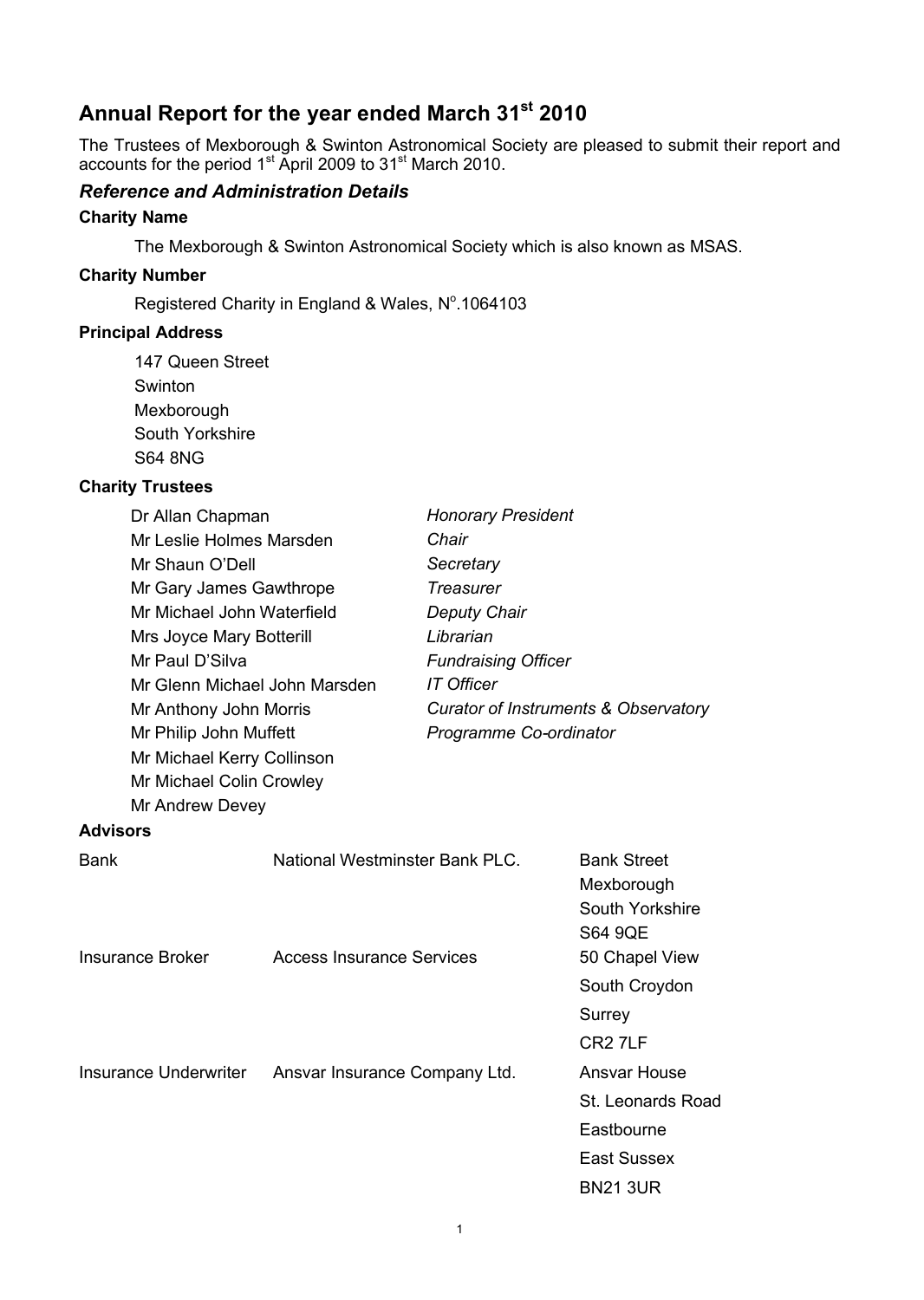## *Structure, Governance and Management*

#### **Governing Document and Constitution**

The Society is an unincorporated association governed by a constitution adopted August 1996 and last amended February 2004.

The Society is run entirely by its members who pay an annual membership subscription and are not eligible for reimbursement of any out-of-pocket expenses. As of March 31<sup>st</sup> 2010 the Society had a membership of 45.

#### **Trustee Selection**

The Society is managed by an Executive Committee (the Charity Trustees) who are elected annually by and from amongst the membership.

#### **Additional Management Information**

The Executive Committee meet once per month and decisions are made on a simple majority basis unless Constitutional or legal requirements mandate a greater majority.

The Executive Committee members also have powers and spending limits within their specific areas of responsibility which they may exercise without prior consultation; however all actions and spending must be reported to the next meeting of the trustees.

The Society has appointed a Finance sub-committee which meets on an *ad hoc* basis to advise on budget and financial management matters.

Further *ad hoc* meetings are called if required, for example to plan and manage special events or projects, such meetings are typically open to all Society members not just the trustees.

#### **Related Organisations**

The Society is a member of the Federation of Astronomical Societies (FAS), a national body established to promote co-operation between astronomical societies and provide information and advice to its members; for further information see the FAS website <www.fedastro.org.uk/fas.>

Two trustees of Mexborough & Swinton Astronomical Society, Mr O'Dell and Mr Gawthrope, serve on the Council of the FAS; Mr O'Dell as Secretary & PLI Officer and Mr Gawthrope as Deputy Treasurer; all FAS Council members are drawn from the Federation's member societies.

The Society made a subscription payment to the FAS of £28.00 in the year and also purchased additional Public Liability cover, to cover events held away from the Observatory and meeting room, as part of a group scheme at a cost of £28.00.

Tony Morris, trustee and Curator of Instruments and Observatory, serves on the Council of the British Astronomical Association [\(www.britastro.org/baa](www.britastro.org/baa)).

The Society's meeting room is a rented room in the Swinton Working Men's Club & Institute (SWMC). It is a requirement of the SWMC that all adult members of the Mexborough & Swinton Astronomical Society will be members of the SWMC. SWMC membership of Society members is managed by the Society and subscription payments totalling £43 were made to SWMC, in addition room rent was paid in the amount of £900.

The J.A. Jones Hoober Observatory is built on land rented from Yorkshire Water Services Ltd. for an annual rent of  $f75$ .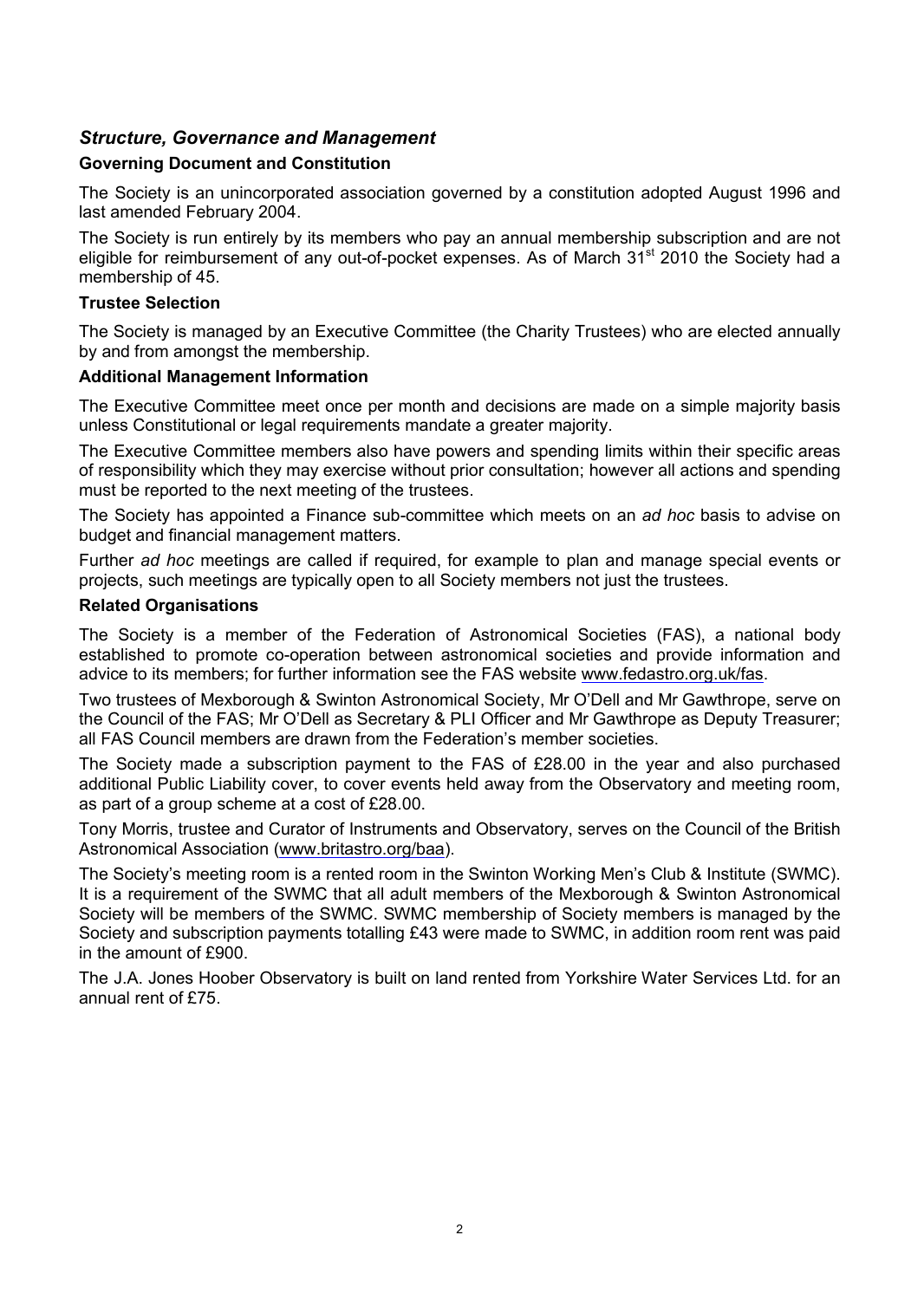## *Objectives and Activities*

#### **Charitable Objects**

The object of the Society is the advancement of education for the public benefit in astronomy and its associated sciences.

#### **Public Benefit Statement**

The trustees of Mexborough & Swinton Astronomical Society confirm that they have complied with their duty under section 4(6) of the Charities Act 2006 to have regard to the Charity Commission's guidance on public benefit and that the public benefit requirement has informed the activities of the Society in the year to March 31<sup>st</sup> 2010.

In evaluating public benefit the trustees note that membership of the society is open to all who share an interest in astronomy and its associated sciences. Whilst we would encourage those with interest to join we also strive to make our services and facilities available to non-members and ensure that restrictions placed on that availability are both necessary and reasonable. Our meeting programme for example is open to all whilst public access to the observatory or solar telescope is only available when supervised by the society; this is to protect both our assets and public safety. A society member, once suitably trained, could choose to use the observatory at any time.

#### **Summary of Main Activities**

The core activities of the Society are the provision of a programme of meetings covering a wide range of astronomical topics, the provision of access to an astronomical observatory through our Community Access Programme, offering observing opportunities and information and advice through an Outreach programme, and offering support and advice to members of the public on astronomical matters, for example the purchase of a telescope or responding to enquiries relating to observations.

Our philosophy is to offer access to all regardless of personal circumstances, race, gender, ability, or faith. The Society operates mainly in South Yorkshire however visitors from further afield are always welcome. The programme of weekly meetings is open to all, although disabled access to our meeting room is sadly limited.

Our Community Access Programme opens the J.A.Jones Hoober Observatory to give supervised access to the general public and to organised groups such as schools, Scouts, and Round Table. With our Outreach activities we take solar telescopes out to fetes and galas or to public spaces such as country parks. Fees are charged for these services but these are kept at a low level, concession rates do not apply as the full fee is small and the administrative overheads of concession rates would be disproportionate.

#### *Achievements and Performance*

#### **New Horizons**

The Society has made steady progress towards its New Horizons vision in the year to March  $31<sup>st</sup>$ 2010; it was decided that as the funding to purchase the RC Optical Systems (RCOS) 16-inch telescope (approximately £30,000) was proving difficult to secure an interim solution would be implemented to maximise the benefits of the equipment already purchased. The trustees decided to purchase a Celestron C14 XLT Fastar 14-inch Schmidt-Cassegrain telescope as a temporary substitute for the RCOS instrument; the intention being to sell this on once funding was secured for the larger instrument. The C14 was chosen as it offered the large aperture required to meet the New Horizons specification and because the instruments hold their value on the second-user market.

We were able to secure a very competitive price of £3,500 on a Celestron C14 via AstroSource and the instrument was installed at the J.A.Jones Hoober Observatory in October 19th 2009.

Feedback from our members and the public using the new telescope has been overwhelmingly positive and it has been suggested that this should be retained permanently rather than continuing to seek funding for the RCOS. In view of these comments and developments in the range and quality of instruments now available the trustees plan a full review of the New Horizons equipment specification in the coming year; this will determine if the current Celestron instrument or an alternative will deliver the New Horizons benefits at lower cost.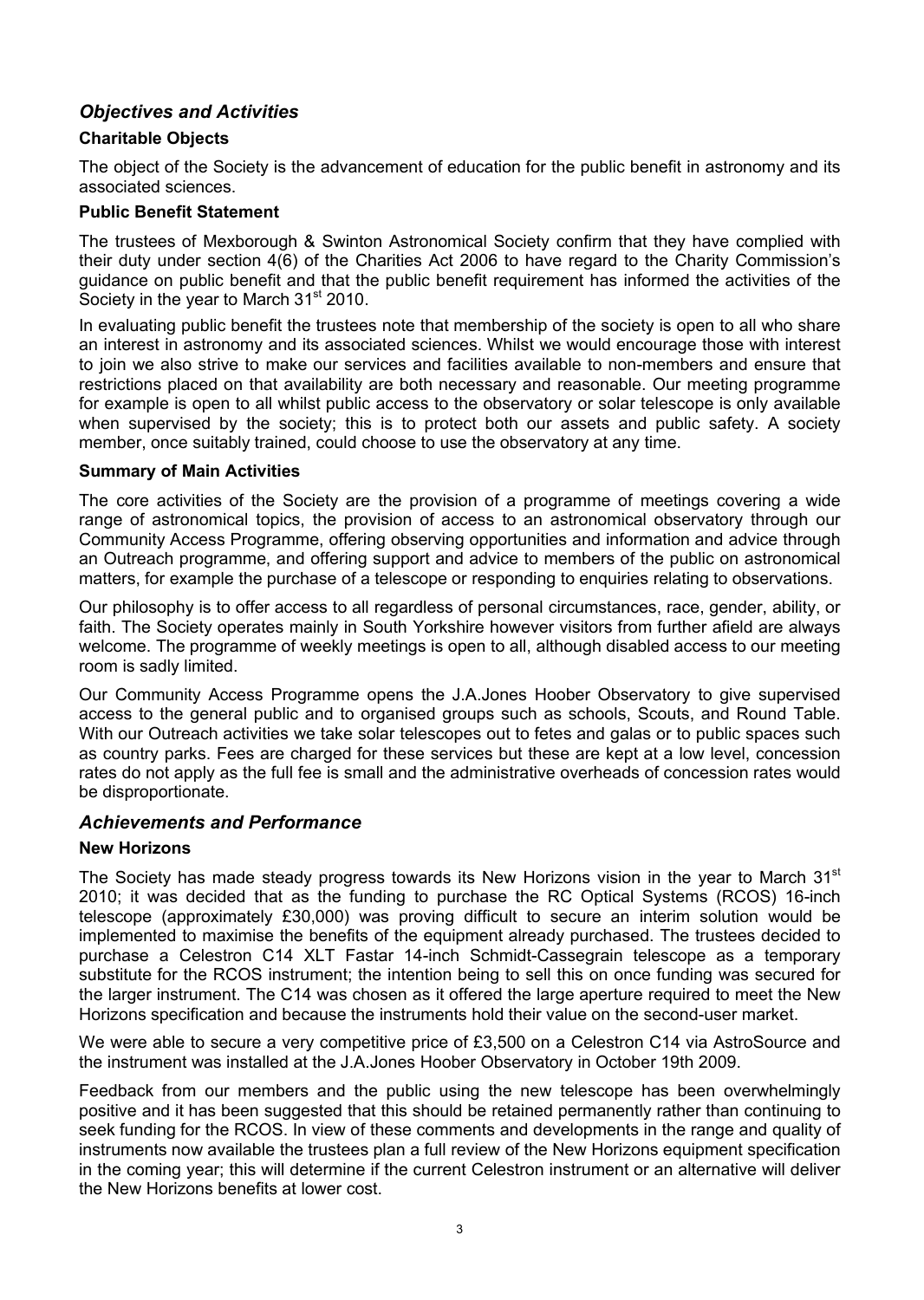#### **Charities Online Accounts Awards**



The Society took part in the Charities Aid Foundation's Charities Online Accounts Awards 2009. Our Annual Report and Statement of Accounts for the year ended March 31<sup>st</sup> 2008 was entered in the competition in the hope of improving on the 3<sup>rd</sup> place achieved the previous year.

At the awards event held on June  $25<sup>th</sup>$  2009 we were delighted to walk away with first prize in the category for charities with Income below Ç100,000. The Ç1,500 prize money provided a welcome boost to our New Horizons fundraising efforts. Presenting the award chairman of the judging panel, Graham Ward CBE MA FCA, said that the society "really stood out for their innovative use of the web. In particular, the judges were impressed by their use of freely available web-technologies to improve accessibility on the site, as well as by their use of hyperlinks. Mexborough are also to be congratulated on their technical score of 97%"

Graham Ward's full speech can be accessed online:

[http://www.icaew.com/index.cfm/route/166425/icaew\\_ga/en/Home/Press\\_and\\_policy/Speeches/Spee](http://www.icaew.com/index.cfm/route/166425/icaew_ga/en/Home/Press_and_policy/Speeches/Spee) ch by chairman of the judging panel Graham Ward CBE MA\_FCA

Full details of the 2009 competition winners are also available:

[http://www.icaew.com/index.cfm/route/166409/icaew\\_ga/en/Home/Acc](http://www.icaew.com/index.cfm/route/166409/icaew_ga/en/Home/Ac)ountancy/Features/Charities\_o nline\_accounts\_awards

The Society has submitted its Annual Report and Statement of Accounts for the year ended March 31<sup>st</sup> 2009 for to the renamed Charities Online Financial Report Awards 2010.

#### **Membership**

The trustees would like to extend a very warm welcome to those new members who have joined the society in the past year. The trustees also note with great sadness the death of our friend Phil Turner. Phil will be greatly missed by all who knew him; his decision to leave his telescope and other astronomical equipment to the society is a demonstration of his commitment to our objectives. The trustees would like to record their gratitude and extend to Phil's wife, Cynthia, and family our heartfelt condolences on their loss.

It would be easy to describe our members as our most important asset; in simple financial terms membership subscriptions contribute some 73% of our basic operating costs. Our members are far more important than that; they are the lifeblood of the society.

Our Membership Development Programme aims to provide "back to basics" and practical astronomy to give those new to our hobby the knowledge and confidence to participate and make full use of the facilities we have to offer. The Membership Development Programme recognises that everyone has to learn and seeks to counter-balance some of the more advanced astronomy offered in our programme and ensure a range of content suitable for all levels of experience.

During the year the society revisited basic principles including the constellations at different season led by Michael Waterfield and a number of training sessions in using the new paramount and telescopes at the J.A. Jones Hoober Observatory (led by Curator Tony Morris and Gary Gawthorpe). Members also gave talks on subjects ranging from navigating the night sky to an update of major planetary missions to Mars and Saturn.

The society arranged a visit to the Royal Observatory Greenwich; this was open to the public but members were offered priority access. The visit took place on June  $20<sup>th</sup>$  2010 and proved very popular. We intend to organise a similar trip to Wadham College Oxford in the company of our Honorary President, Dr Allan Chapman, on July 24<sup>th</sup> 2010.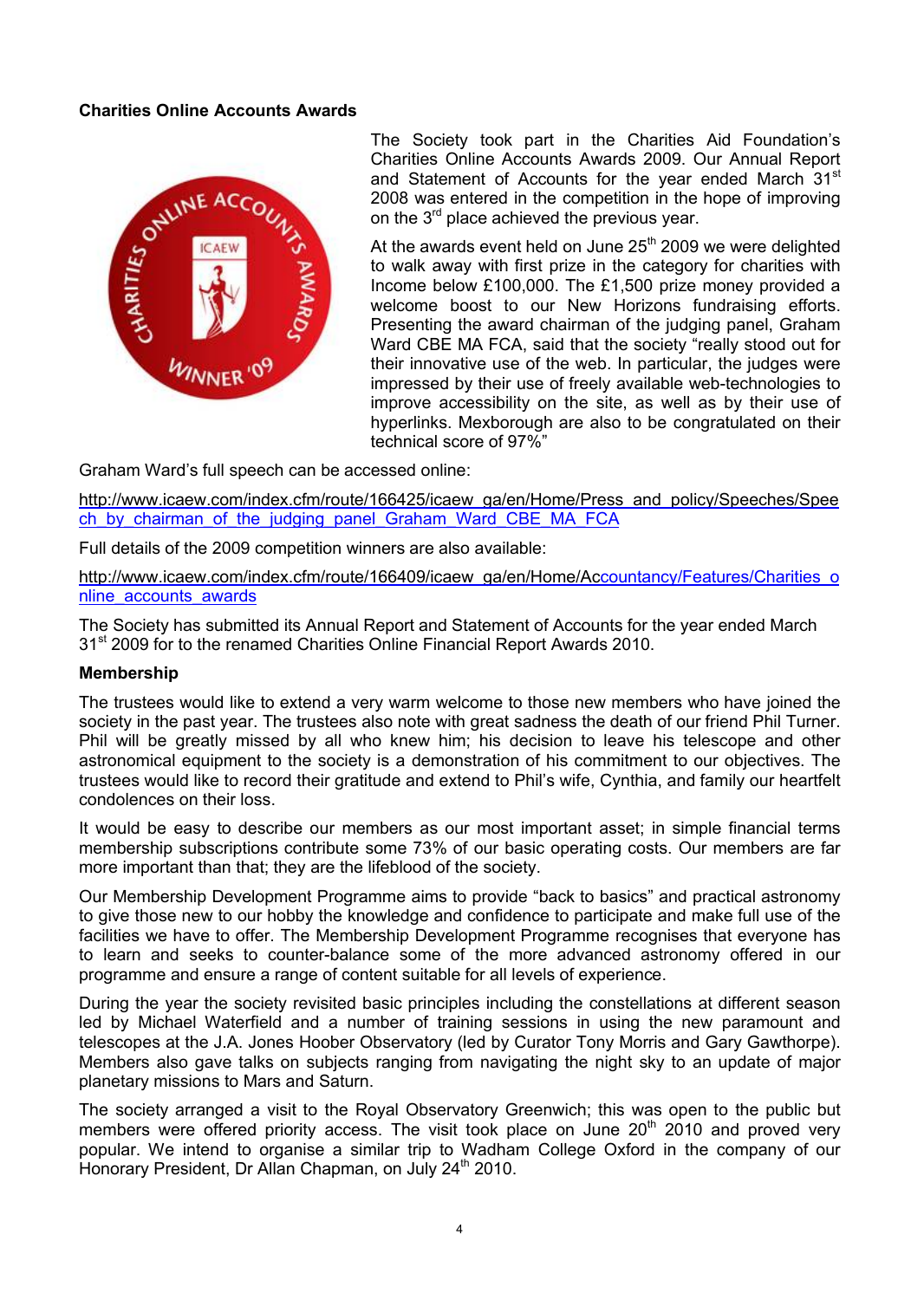#### **International Year of Astronomy 2009**



The International Year of Astronomy 2009 (IYA2009) is a global effort initiated by the International Astronomical Union (IAU) and UNESCO to help the citizens of the world rediscover their place in the Universe through the day- and night-time sky, and thereby engage a personal sense of wonder and discovery.

The International Year of Astronomy has been a very busy year for the Society; to summarise our contribution to IYA2009 was: 3 fairs, 17 Public Viewing Evenings, 13 Solar Sundays, 3 "A Night Under the Stars" Star Parties, an astrophotography display at a local arts centre, 6 outreach visits, a display which toured 12 local libraries, and 20 meetings featuring guest and members speakers.

Feedback from Steve Owens, UK Co-ordinator for IYA2009, shows that of 57 UK astronomical societies who completed the IYA2009 survey Mexborough & Swinton Astronomical Society ran more IYA2009 events than any other society and ranked  $8<sup>th</sup>$  in terms of the number of people to participate – although for some events such as library displays where visitor numbers are difficult to determine our estimates have tended to err on the conservative side. To quote from an email sent by Steve

Owens "MSAS ran the most events during IYA2009! Congratulations! You ran a total of 78 events, with South-east Kent AS coming a close second with 74 events."

We reported in our Annual Report and Statement of Accounts for the year ended March 31<sup>st</sup> 2009 on the first three months on IYA2009 and the first two of our special "A Night under the Stars" events held at Wombwell Woods and Thrybergh Country Park.

The third "A Night under the Stars" event was also held at Thrybergh Country Park on September 26<sup>th</sup> 2009. This event was arranged with Rotherham MBC, we would like to thank RMBC for their support. We are delighted that the close working relationship we have developed with the staff at Thrybergh Country Park has resulted in further observing events being planned for later in 2010 and we expect these events to become a standard part of our annual programme. The September "A Night under the Stars" benefited from better publicity and weather conditions. We provided 10 telescopes of varying sizes and few pairs 10x50 binoculars for the public to use under supervision. The public were invited to bring their own instruments and we would show them how to set them up and operate them; this was a very popular part of the night with about 6 instruments being brought. PowerPoint presentations ran throughout the evening. The night was a success yet again with an attendance of 250/300, from the people we asked they all said that it had been a very interesting and enjoyable evening.

The society designed and built a static display which spent 226 days on display across 12 local libraries and one local secondary school Feedback from the library staff was very positive; the display aroused a lot of public interest. We are grateful to the staff of the following libraries for their enthusiastic support: Swinton, Thurcroft, Kiveton, Rawmarsh, Wath, Rotherham, Greasbrough, Kimberworth Park, Kimberworth Old, Thorpe Hesley and Mexborough.

The Society's Astrophotography display was installed at Rotherham Borough Arts Centre for a total of 57 days (October 9<sup>th</sup> 2009 to January 5<sup>th</sup> 2010); the was followed by a 6 week exhibition at Swinton library. We were advised by the centre staff that the number of people passing through must have been hundreds.

You can see a map of our IYA2009 events online at

<http://maps.google.co.uk/maps/ms?hl=en&ie=UTF8&msa=0&msid=110957487530399318665.00048> a1cda784ee41ad90&ll=53.428356,-1.342392&spn=0.231563,0.727158&z=11

Our main aim for IYA2009 was to promote astronomy and raise the profile of the Society. Sadly the attitude of the media both nationally and locally towards IYA2009 was apathetic at best. In spite of this the Society worked very hard and our efforts have been rewarded; several new members joined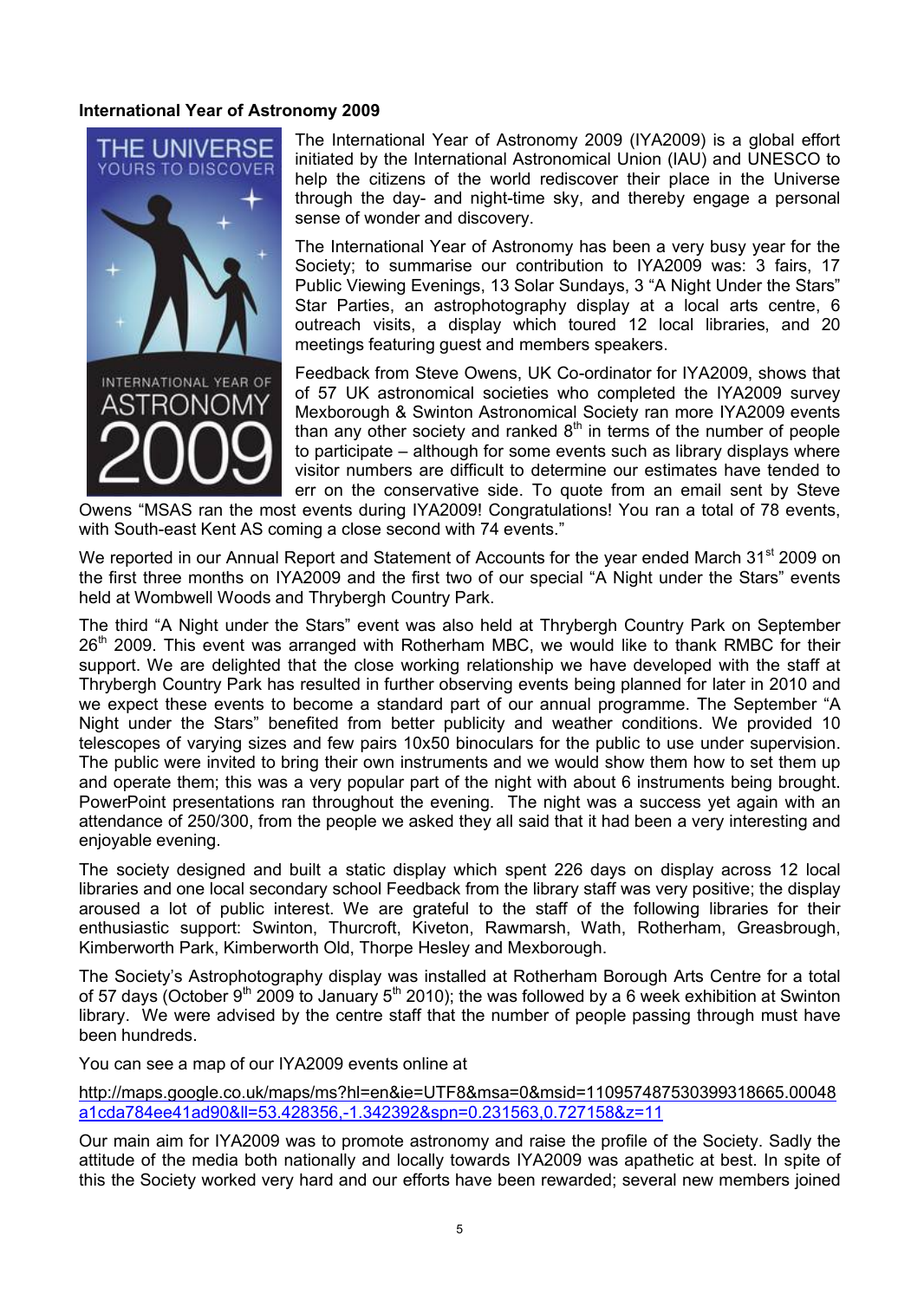us in 2009 and the early months of 2010 and visitor numbers have increased. Interest in our Community Access Programme has also been reinvigorated.

The Ç900 grant given by the Institute of Physics (IoP) to support our IYA2009 efforts; this was used to pay for the purchase of promotional materials and printing supporting literature, which visitors could take away.

#### **Community Access Programme & Outreach**

The Community Access Programme is a vital component in providing public benefit and promoting the Society and is especially important in IYA2009; as noted above for the period of IYA2009 our Community Access Programme events were considered and promoted as IYA2009 events. The workload of providing the majority of these events consistently falls on a handful of "volunteers"; it is hoped that automation of observatory dome and building our members skill and confidence via the "back to basics" membership development programme will increase the number of members willing to support our Community Access Programme.

For events between September 2009 and March 2010 we attracted a total of 397 visitors; total income from Community Access Programme events was Ç993. Whilst attendance is reasonable it should be noted that several events were under capacity and events are plagued by some visitors who have booked to attend an event failing to attend. The online booking and payment system being developed aims to reduce this loss of income.

Within IYA2009 we provided 17 Public Viewing Evening's, 13 Solar Sundays and 3 Star Parties under the title 'A Night under the Stars'. The public viewing evening events attracted an average of 12 visitors each – around 200 visitors in total whilst the 13 Sunday 'drop-in' solar viewing events attracted around 50 visitors to our observatory the opportunity to observe our nearest star. The Star Parties we provided at Wombwell Woods and two at Thrybergh Country Park Rotherham proved to be quite successful and were attended by a total of around 600 visitors.

#### **Meeting Programme**

The Society's Weekly meeting programme is a further major contributor to delivering public benefit and maintaining an enthusiastic and committed membership. The programme delivered at total of 53 meetings with average attendance of 21 – a total for the year of 1,112 – both visitors and members.

The programme consists of guest speakers with both amateur and professional backgrounds in astronomy and its associated sciences and our own member speakers who give presentations on their own topics of interest. The programme also incorporates video nights, quizzes and the increasingly popular annual Imaging Contest. Meetings also offer opportunities for members to socialise and exchange knowledge and ideas informally.

The meeting programme consists of invited guest speakers who often charge only expenses or very modest fees; in the year ended March 31<sup>st</sup> 2010 speaker expenses totalled £290. The Society would like to record its gratitude to our guests in the previous year: Sue Cartwright, Thijs Kowenhofen, Dr Ed Daw, Prof John Parkinson, Paul Able, Dr Jonti Horner, Dr Alan Chapman, Paul Money, Lee Thompson, and Dr Dave Jenkins.

The Society also extends its thanks to our own member speakers who give a great deal of time and effort to deliver a varied, interesting and informative range of presentations and enable us to deliver a weekly programme of meetings.

#### **Website Development**

We reported in our previous Annual Report & Statement of Accounts that we had implanted a new website using the Joomla! Content Management System (CMS) [\(www.joomla.org](www.joomla.org)) and that development of a booking system for our Community Access Programme events was underway.

Over the summer of 2009 it became apparent that an upgrade to version 1.5 of the Joomla! CMS was desirable, even essential, to allow access to a wider range of components to extend the website at little or no cost – most component developers having stopped supporting the earlier version 1 CMS. An upgrade programme was undertaken by the Society. The upgrade and data migration went live of October 15<sup>th</sup> 2009.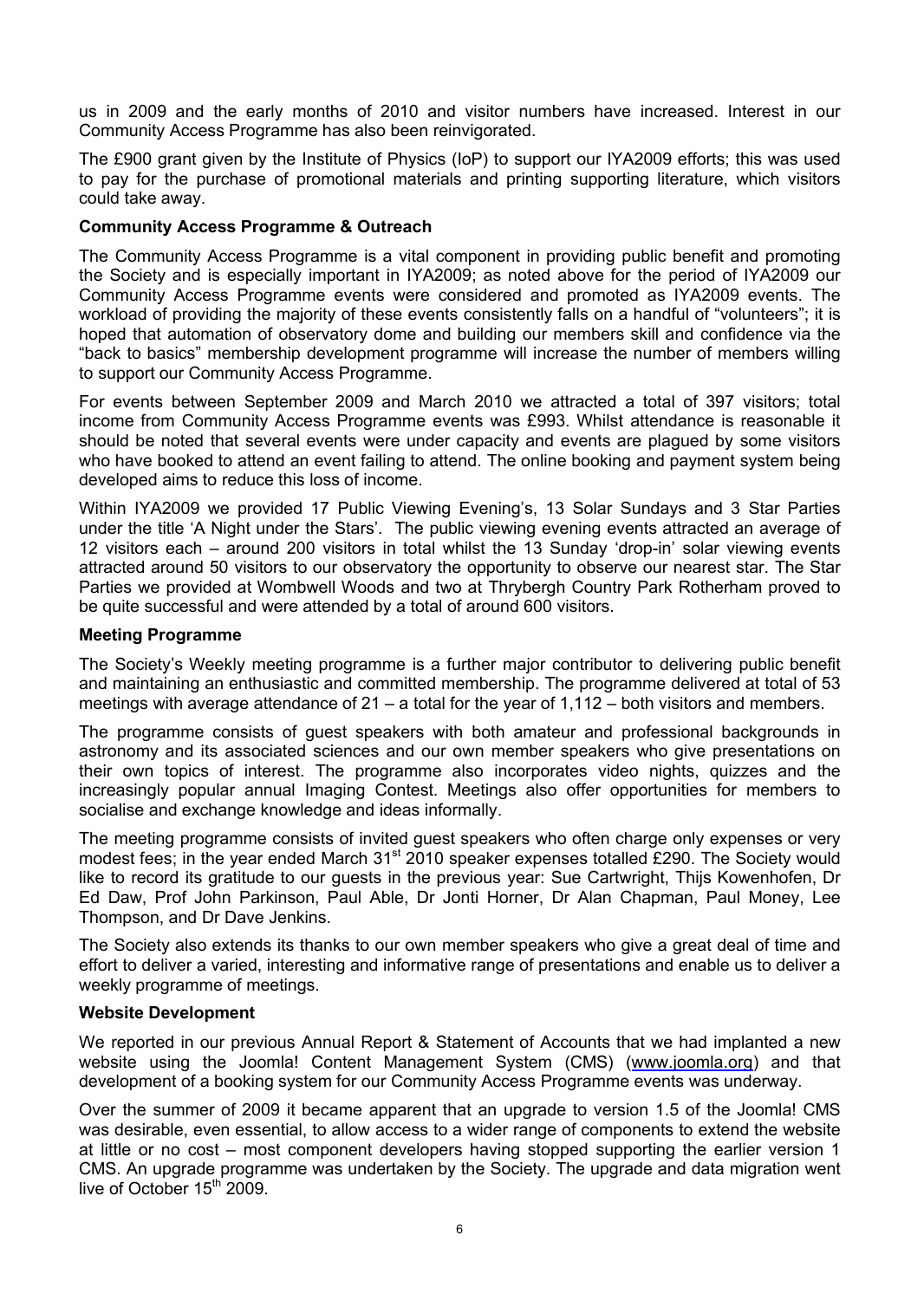As a consequence both of focussing effort on the CMS upgrade and the technical changes this introduced for component development the Community Access Programme event booking component was abandoned and a new version developed; this also allowed for additional features to be incorporated which simplify management reporting on our events. The new version is currently being tested.

#### **Accommodation**

Our meeting room at Swinton Working Men's Club (SWMC) is rented at an annual cost of Ç900. This figure was a compromise reached after the SWMC Committee sought to double the rent from Ç600 to £1,200 per calendar year. Having reviewed the Society's accommodation with a view to keeping operating costs at acceptable levels in response to the rent increase the trustees have concluded that SWMC still offers excellent value for money since the Society enjoys exclusive use of the room and is able to have a permanent installation of audio-visual equipment and store our Library.

Whilst the Society has no desire to re-locate the trustees are mindful of the need to monitor the situation carefully and are concerned for the long-term viability of the SWMC as a business.

The J.A. Jones Hoober Observatory is built on land rented form Yorkshire Water Services Ltd. at a cost of £75 per annum.

#### **Dome Automation**

We are pleased to report that the long-running project to automate the observatory shutters has achieved considerable progress; Gary Gawthrope and Tony Morris are exercising their welding and machining skills to make the components; other members have offered their services to assist with the installation of a low-voltage supply to power the motors which will drive the dome and shutters. The installation of the rive mechanism will also present an ideal opportunity to clean and paint the dome.

We have agreed an implementation plan to deliver the automation project by September 2010, in advance of the winter observing season. The key milestones are set out below.

- June 2010 Assemble and test mechanism.
- July 2010 Clean dome, check for any leaks and repair and repaint.
- August 2010 Install 12-volt power supply and wiring; clean and lubricate dome bearings.
- September 2010 Shutter automation completed.

#### **Library**

Our library has continued to grow in content and range through generous donations from our members and others; 14 items have been donated in the year to March  $31<sup>st</sup>$  2010.

#### **Strategic Aims and Future Plans**

The New Horizons project remains our primary aim of in the short to medium term. As already noted the trustees plan to review the specification of the equipment need to meet the New Horizons goals before seeking to secure the necessary funding In addition to the on-going fundraising initiatives further grant making programmes will be investigated and pursued.

Our ongoing aim is to continue to deliver a programme which covers a broad range of topics in astronomy and its associated sciences. We seek to offer astronomy for all, irrespective of previous education or experience.

The society website is implemented using a Content Management System, as noted above. With this in place the next task is to extend the range of content to offer much more information on astronomical topics. We will also encourage more members to submit pictures for our online gallery. As already stated a booking system for our Community Access Programme is being developed; once this is complete we aim to further augment our site with "Customer Relationship Management" features to allow us to better deal with enquiries from the public.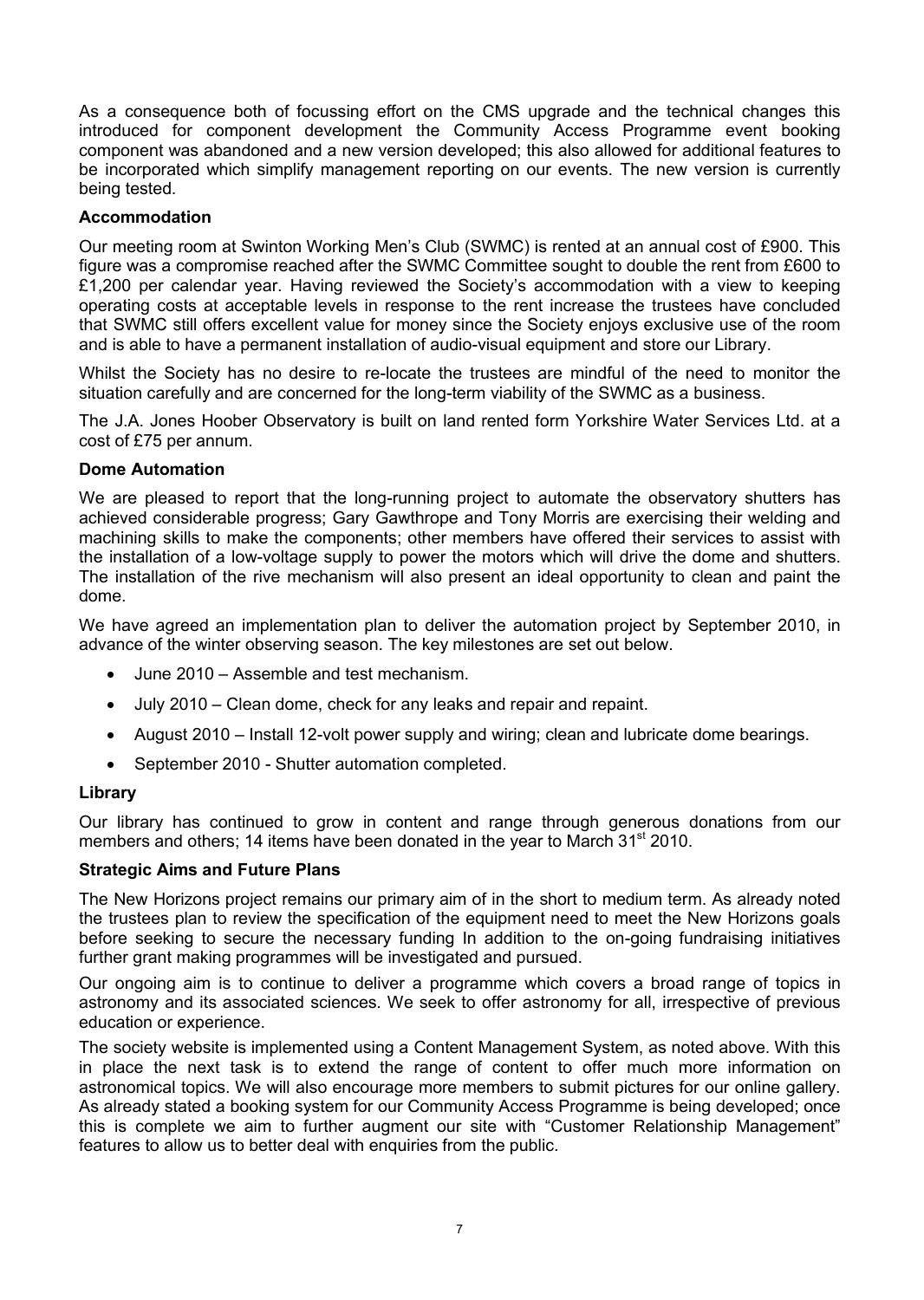## *Financial Review*

#### **Financial Management and Reserves Policies**

The Society has a Financial Management Policy which meets the requirements of the Charities Act 2006, the Charity Commission guidelines "Internal Financial Controls for Charities" and "Accounting and Reporting by Charities: Statement of Recommended Practice (Revised 2005)".

The Society is currently operating with two funds. The General Fund is unrestricted and is used for the day-to-day operation of the Society. The New Horizons fund is a restricted fund opened in 2006 to support the New Horizons project. When making public appeals for the New Horizons project the trustees have made provision that any surplus may be transferred to the General Fund to further the objects at the discretion of the trustees.

The Society operates with an unrestricted reserve at a level set by the trustees; currently this is £4,500. The reserve is held to allow the Society to offset fluctuations in income receipts and to provide for contingencies. Reserves are held without any exposure to the stock market. At March 31<sup>st</sup> 2010 the General Fund had a balance £4,349.

#### **Financial Performance**

Financial performance in the year to March  $31<sup>st</sup>$  2010 has been broadly consistent the trustee's forecasts and expectations.

#### **Expenditure**

Overall expenditure within the general fund has increased by 28% on the previous year.



Meeting room expenditure has increased (46%) mainly due to the increased rent charged by SWMC. As we note in our comments on accommodation this is an area the trustees are watching with interest and concern.

Unusually we report donations of Ç100 as expenditure; this is attributable to our donation to the Friends of St Michael's Church. The church, in the village of Much Hoole, Lancashire, houses several stained glass window commemorating the life and work of Jeremiah Horrocks who predicted and observed the first transit of Venus in 1639. These windows with others in the church were smashed in an act of wanton vandalism which we unequivocally condemn. The restoration appeal was brought to our attention by our Honorary President, Dr Allan Chapman and the trustees and members felt a duty to help preserve this important part of our national astronomical heritage.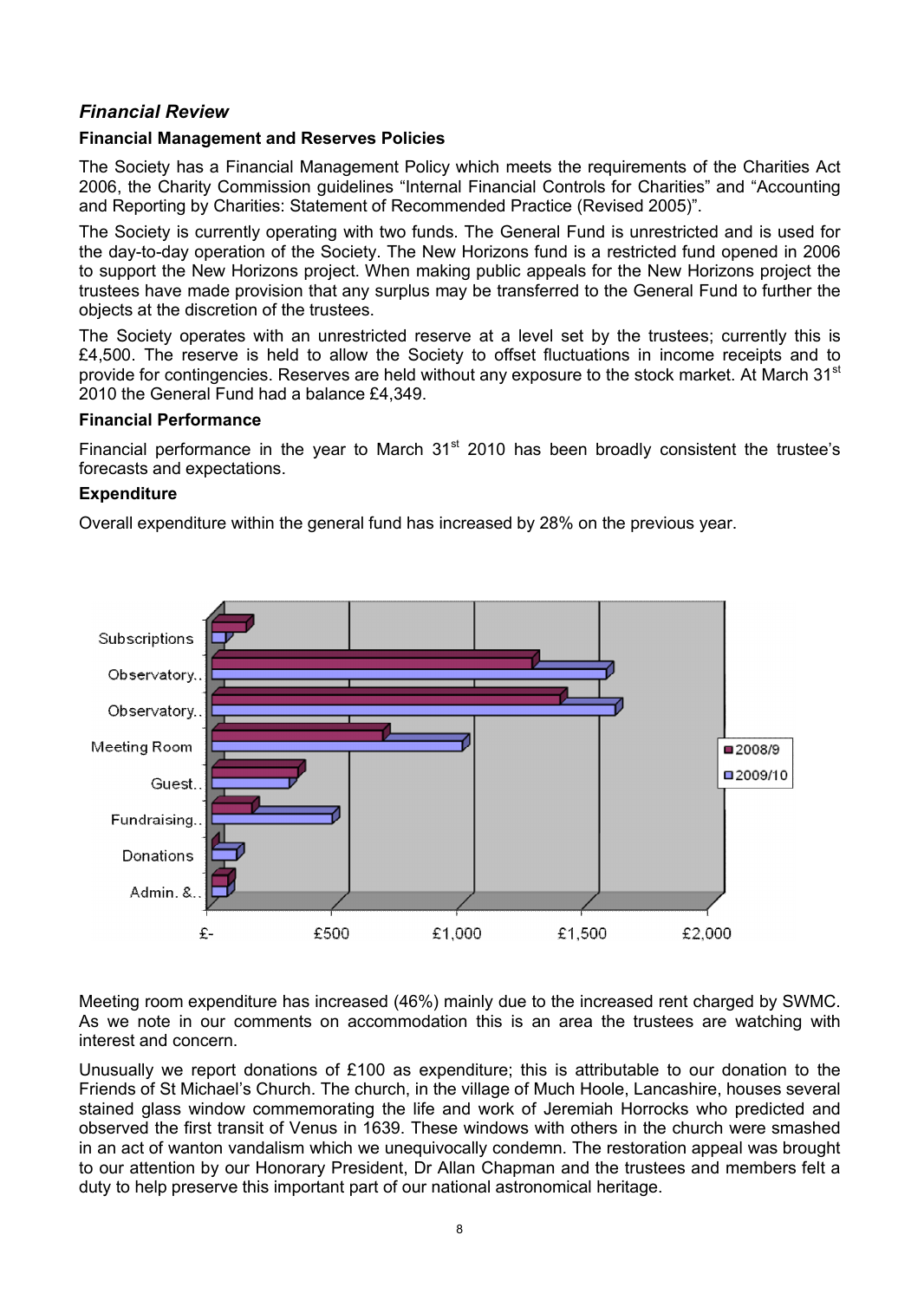Fundraising expenditure shows a marked increase, nearly 200%, to £482. Much of this spending however was funded by the IoP grant received in the previous year; the expenditure recorded includes the purchase of display boards, printing of promotional material, and catering for our outreach events.

Annual expenditure of guest speakers is down slightly by 10%, totalling Ç310 in the year to March 31<sup>st</sup> 2010; however due to the heavy snow which affected much of the country in December 2009 one of our regular guests was unable to attend; if this cancellation had not occurred the annual total would have been very similar to that reported last year.

Subscription expenditure shows a significant fall by almost 60% to £56. This is due to the Federation of Astronomical Societies offering massively reduced subscription rates.

The purchase of the Celestron C14 telescope was funded from both the New Horizons and the general funds; hence the Observatory Development spending shown.

Observatory operating costs (opex) shows a year-on-year increase of some 23%; this is in part due to increased insurance costs as additional assets have been purchased and partly in support of our New Horizons project; a major contributor however in increasing energy costs. The trustees plan to review energy consumption and cost to see if a better deal can be secured with an alternative supplier.

The trustees note that historically the main insurance purchased was to cover the observatory as a buildings and contents policy; the current policy covers a wider range of charitable activities and employers and public liability however the premium is not broken down by our provider, therefore the cost is assigned to observatory opex as the building remains a core part of the policy; this also allows for easier comparison with historic data.

The New Horizons fund expenditure was to part fund the purchase of the Celestron C14.

#### **Income**



Total income to the general fund for the year was £4,796 compared to £5,237 the previous year, this apparent 8.5% drop is however misleading as the 2008/9 figure used for comparison includes the IoP Ç900 grant under Administration and General. When the grant is removed from the comparison a far healthier 10.6% increase on the previous year (£4,337) is shown.

Income from Fundraising and our Community Access Programme has varied little on the previous year. Fundraising income was down slightly to £1,154 - a fall of 0.5% on the previous year, whilst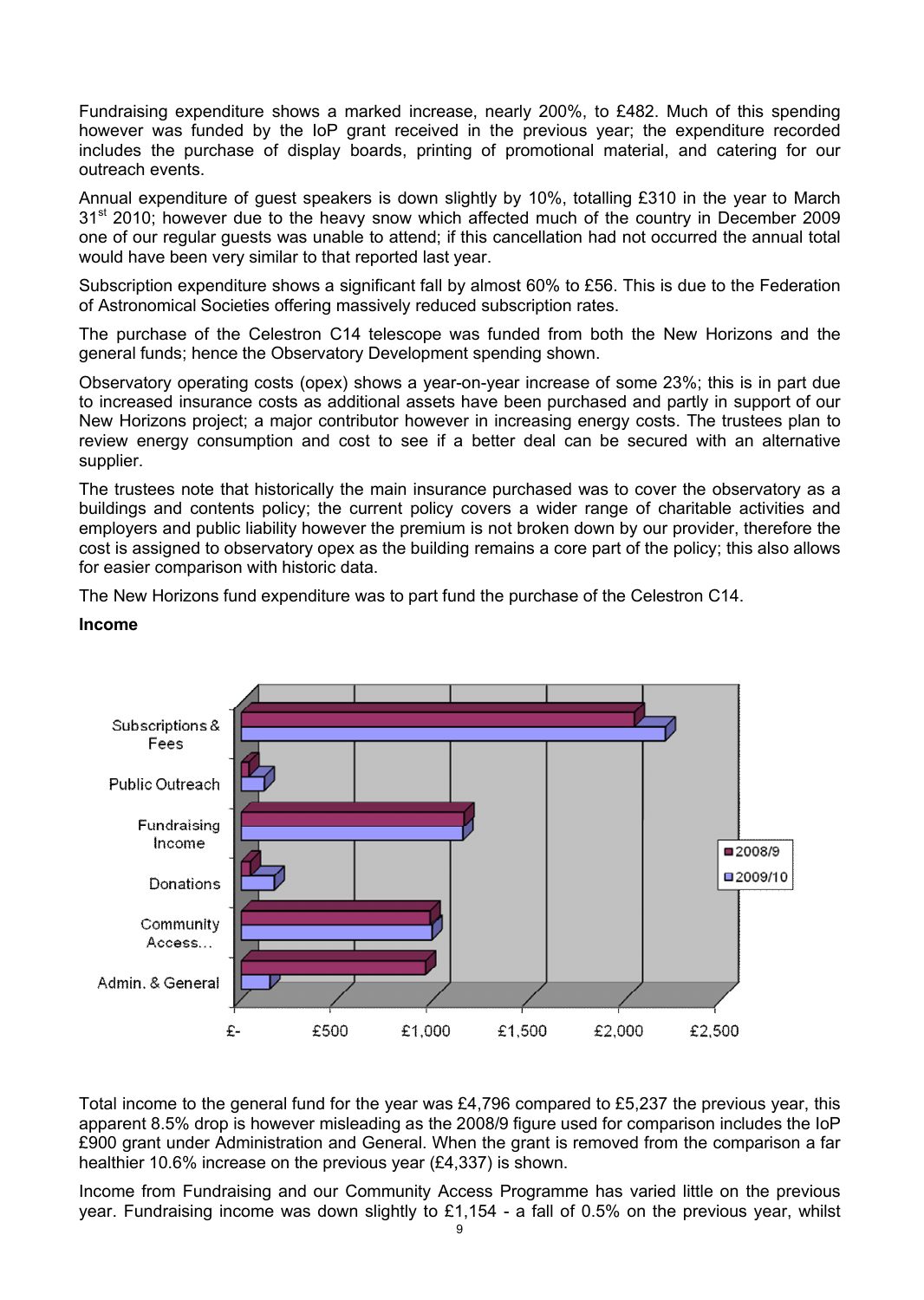Community Access Programme income rose slightly by 1% to £993. The trustees took a decision to focus IYA2009 on raising the society's profile rather than raising funds and making as much astronomy as possible to available to as many as possible.

IYA2009 has benefited the society's income in other ways: by attracting new members giving rise to an increase of nearly 8% in Subscriptions & Fees (to £2,208) and the number of outreach events undertaken increased – resulting in income from that source trebling to £120. Donations also show a marked increase from £48 to £172.

Income to the New Horizons fund was mainly the Charities Online Accounts Awards prize money and donations.

#### **Gifts and Support in Kind**

In assessing the finances and assets of the society it must be noted that many members and trustees give a great deal of support in kind. Many purchases are made and the payment never claimed back; for example printing and postage costs, stall fees at events, and web hosting have all been paid for by members but the cost not claimed despite such a claim being perfectly legitimate.

Members also give generously of their time; without the many hours given to preparing and delivering talks, running community access and outreach events, and managing the society its growth and success could not be achieved.

The trustees wish to place on records their recognition of and gratitude for all these contributions

#### **Funds Materially in Deficit**

As at March 31<sup>st</sup> 2010 the Society had no funds in material deficit.

#### **Major Risks**

The Trustees have not identified any major risks to which the Society is exposed.

Approved and adopted by a meeting of the Executive Committee on June 9<sup>th</sup> 2010 and signed on their behalf

H Mander

Leslie H. Marsden FRAS Chairman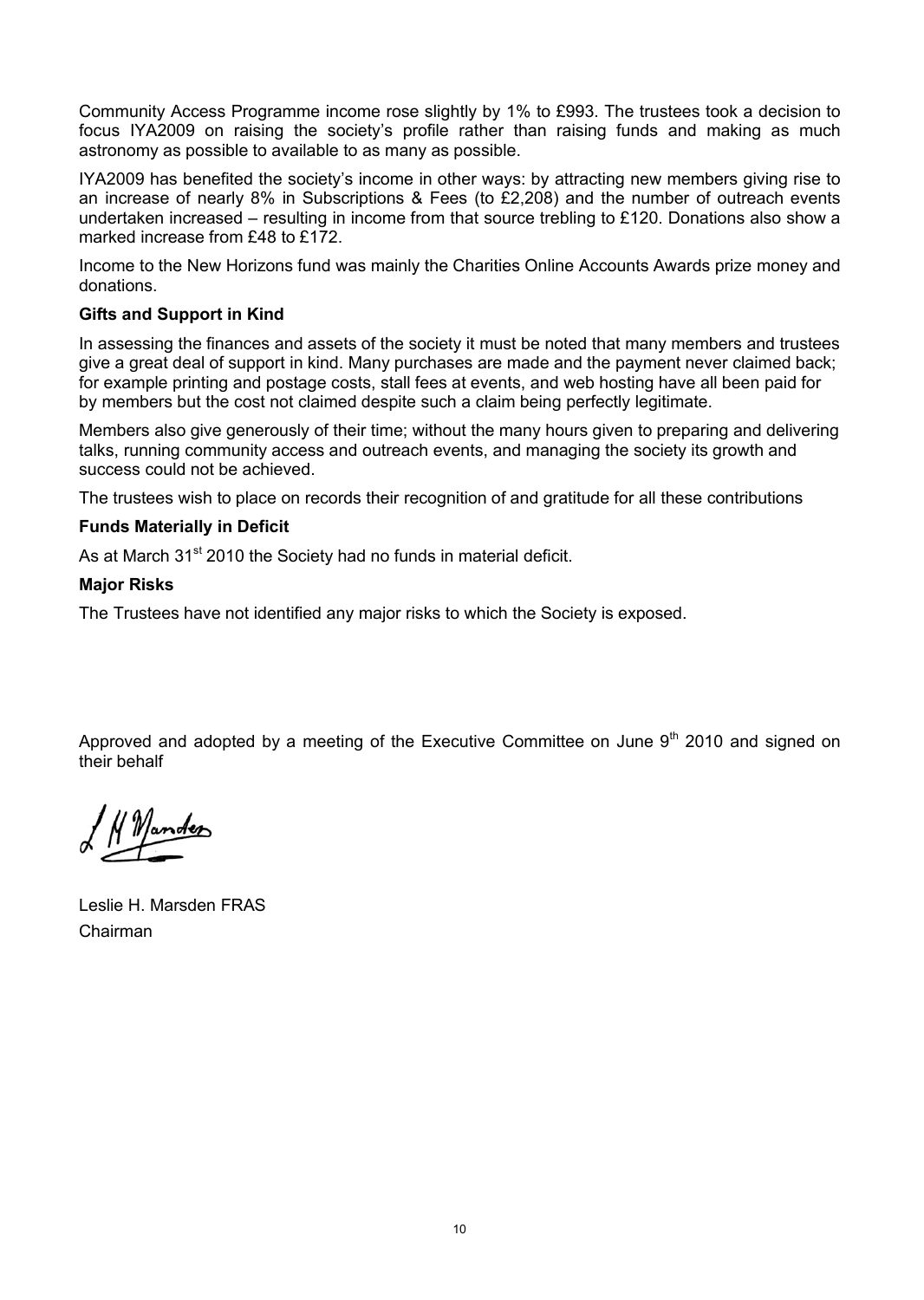# **Accounts for the Year ended March 31st 2010**

# *Receipts & Payments Account*

|                                   | <b>Unrestricted</b><br><b>Funds</b> | <b>Restricted</b><br><b>Funds</b> | <b>Total</b><br><b>Funds</b> | <b>Last Year</b> |
|-----------------------------------|-------------------------------------|-----------------------------------|------------------------------|------------------|
|                                   | to nearest £                        | to nearest £                      | to nearest £                 | to nearest £     |
| <b>Receipts</b>                   |                                     |                                   |                              |                  |
| Admin. & General                  | 149                                 |                                   | 149                          | 1,026            |
| <b>Community Access Programme</b> | 993                                 |                                   | 993                          | 1,008            |
| <b>Donations</b>                  | 172                                 | 217                               | 389                          | 509              |
| <b>Fundraising Income</b>         | 1,154                               | 1,597                             | 2,751                        | 1,940            |
| <b>Public Outreach</b>            | 120                                 |                                   | 120                          | 74               |
| <b>Subscriptions &amp; Fees</b>   | 2,208                               |                                   | 2,208                        | 2,046            |
| <b>Total Receipts</b>             | 4,796                               | 1,814                             | 6,610                        | 6,603            |
|                                   |                                     |                                   |                              |                  |
| <b>Payments</b>                   |                                     |                                   |                              |                  |
| Admin. & General                  | 62                                  | 14                                | 76                           | 65               |
| Donations                         | 100                                 |                                   |                              |                  |
| <b>Fundraising Expenditure</b>    | 482                                 |                                   | 482                          | 161              |
| <b>Guest Speakers</b>             | 310                                 |                                   | 310                          | 345              |
| <b>Meeting Room</b>               | 1,002                               |                                   | 1,002                        | 684              |
| <b>Observatory Development</b>    | 1,614                               | 1,966                             | 3,580                        | 4,266            |
| <b>Observatory Opex</b>           | 1,578                               |                                   | 1,578                        | 1,281            |
| Subscriptions                     | 56                                  |                                   | 56                           | 138              |
| <b>Total Payments</b>             | 5,203                               | 1,981                             | 7,084                        | 6,940            |
|                                   |                                     |                                   |                              |                  |
| Net of receipts/(payments)        | (407)                               | (167)                             | (474)                        | (337)            |
| Transfers between funds           |                                     |                                   |                              |                  |
| Cash funds last year end          | 4,756                               | 529                               | 5,346                        | 5,623            |
| Cash funds this year end          | 4,349                               | 362                               | 4,872                        | 5,346            |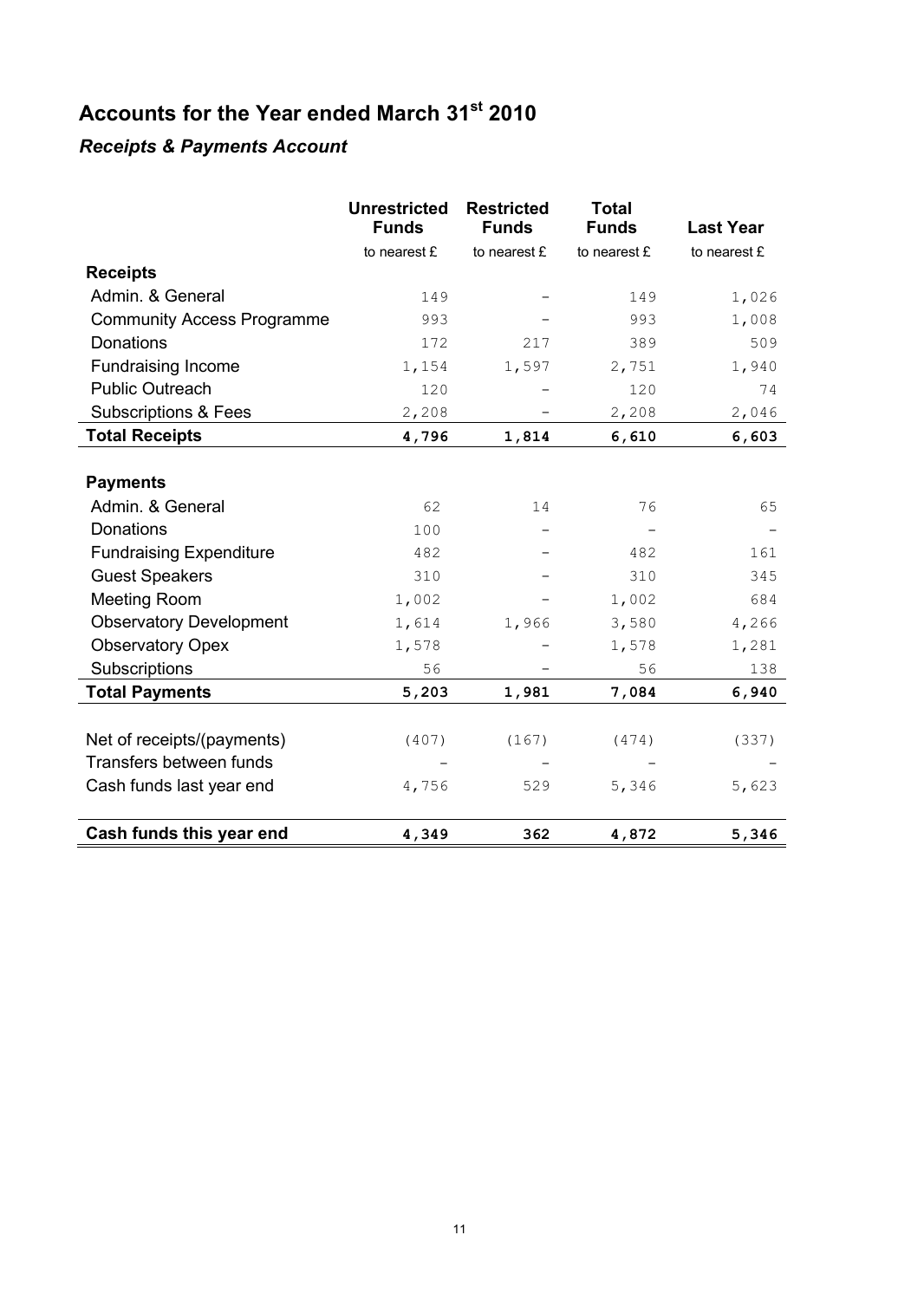# *Statement of Assets and Liabilities*

# **Cash Assets**

|                                  | <b>Unrestricted</b><br><b>Funds</b> | <b>Restricted</b><br><b>Funds</b> | <b>Total Funds</b> |
|----------------------------------|-------------------------------------|-----------------------------------|--------------------|
|                                  | to nearest £                        | to nearest £                      | to nearest £       |
| <b>NatWest Current</b>           | 2,292                               | 48                                | 2,340              |
| Add: Cheques not cleared at bank | 106                                 |                                   | 106                |
| <b>NatWest Savings</b>           | 1,857                               |                                   | 1,857              |
| <b>NatWest Transfer Account</b>  |                                     |                                   |                    |
| Petty Cash                       | 261                                 | 190                               | 451                |
| PayPal                           |                                     | 125                               | 125                |
| <b>Total Cash Funds</b>          | 4,516                               | 363                               | 4,879              |

# **Other Assets held for functional use**

All assets shown belong to the Unrestricted (General) Fund

|                                                                                                                              | Value<br>to nearest £ |
|------------------------------------------------------------------------------------------------------------------------------|-----------------------|
| Observatory - built c. 1990                                                                                                  |                       |
| Building and contents including astronomical telescope and associated<br>sundries insured value. Includes members' key sets. | 55,300                |
| Paramount ME Robotic Telescope System                                                                                        | 6,850                 |
| Takahashi TOA 130 wide-field telescope                                                                                       | 3,710                 |
| Celestron C14 Schmidt-Cassegrain telescope                                                                                   | 3,500                 |
| 2x Dell PC                                                                                                                   | 1,000                 |
| Data Projector - Observatory Use                                                                                             | 799                   |
| Data Projector - Outreach Use                                                                                                | 400                   |
| <b>Solar Max Telescope (purchased June 2003)</b>                                                                             |                       |
| Coronado 60mm Solar Max Telescope with H-alpha filter                                                                        | 3,154                 |
| Eyepiece set for Solar Max                                                                                                   | 246                   |
| Orion optics field tripod                                                                                                    | 289                   |
| <b>GPDX Mount</b>                                                                                                            | 695                   |
| Sky Sensor 2000                                                                                                              | 859                   |
| Dovetail plate and counterweight                                                                                             | 54                    |
| <b>Meeting Room (Rented) Contents</b>                                                                                        |                       |
| Dell Inspiron Laptop (450MHz, purchased 2000)                                                                                | 1,600                 |
| Phillips Data Projector (purchased 2000)                                                                                     | 3,500                 |
| Overhead projector (purchased 1996)                                                                                          | 300                   |
| Kodak Slide Projector (purchased1996)                                                                                        | 1,300                 |
| Panasonic AG7350 SVHS video recorder (s/h price)                                                                             | 1,000                 |
| <b>DVD Player</b>                                                                                                            | 60                    |
| Amplifier                                                                                                                    | 20                    |
| Library                                                                                                                      | 2,500                 |
| (books, videos, CD-ROMs; all in good condition, items of varying age)                                                        |                       |
| Furnishings (purchased 1999)                                                                                                 | 500                   |
|                                                                                                                              | 87,636                |